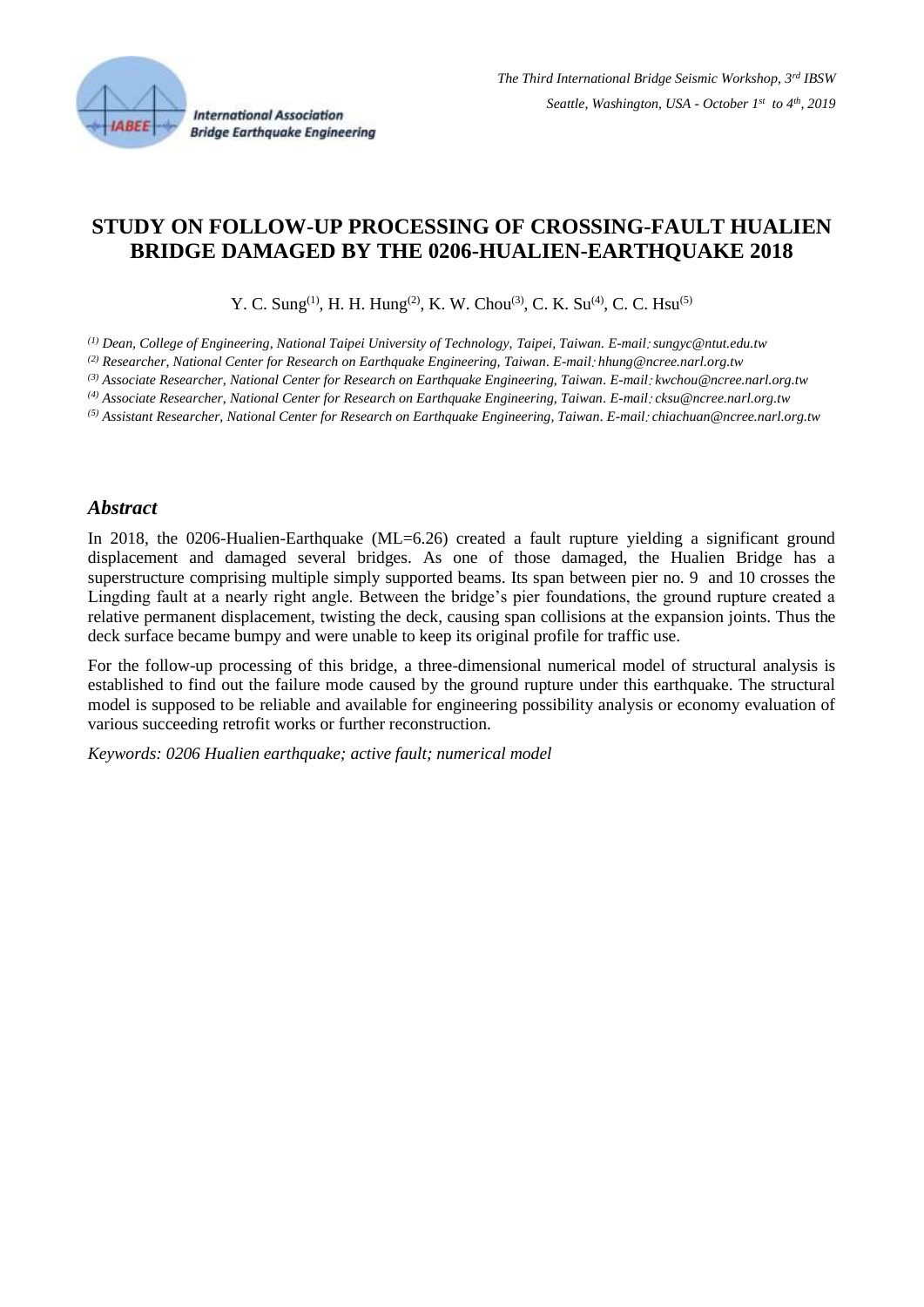*The Third International Bridge Seismic Workshop, 3rd IBSW Seattle, Washington, USA - October 1 st to 4th , 2019*

### **1. Introduction**

On February 2, 2018, a seismic event named Hualien earthquake with  $M<sub>L</sub>$ -6.26 occurred in the offshore nearby Hualien City in the eastern Taiwan. Hualien earthquake caused several implicit surface rupture deformations and severe damages of bridges, including Hualien Bridge, Qixingtan Bridge, Hualien City NO.3 Bridge and Shangzhi Bridge. Hualien Bridge (See Fig. 1), located at Provincial Highway No. 11 between Jian and Shoufeng Township, was damaged due to the ground movement induced by the rupture of Lingding Fault that is believed to run across the bridge. To simulate the responses of Hualien Bridge under this event, this study employs a 3-span PCI bridge model as an illustrative example. Dynamic time history analysis (DTHA) and static forced displacement analysis (SFDA) are then adopted to find out the seismic capacity of the bridge. The analytical results and data obtained by this survey may serve as useful references for seismic evaluation and retrofit design of bridges in the future.



Fig. 1 The lateral deformation of Hualien Bridge<sup>[1]</sup>

# **2. Description of Bridge**

The bridge is located in Shoufeng Township of Hualien County. It has 3 continuous spans and is supported by 4 piers (P9~P12) with M-H-H-M supporting conditions as shown in Fig. 2. Each span is 40m long, so the total length of the bridge is 120m. The deck is carried by 6 I-shaped prestressed concrete girders; its total width is 11.0 m. The concrete compressive strength of deck, diaphragm, and girder are 245 kgf/cm<sup>2</sup>, 245 kgf/cm<sup>2</sup>, and 320 kgf/cm<sup>2</sup>. The diameter and concrete strength of single-type circular cross section piers are 2.6m and 210 kgf/cm<sup>2</sup>. All piers have the same geometry with a height approximating to 8m. Besides, the bottoms of all foundations are fixed, considering no soil-structure interaction.



Fig. 2 Longitudinal elevation of the bridge